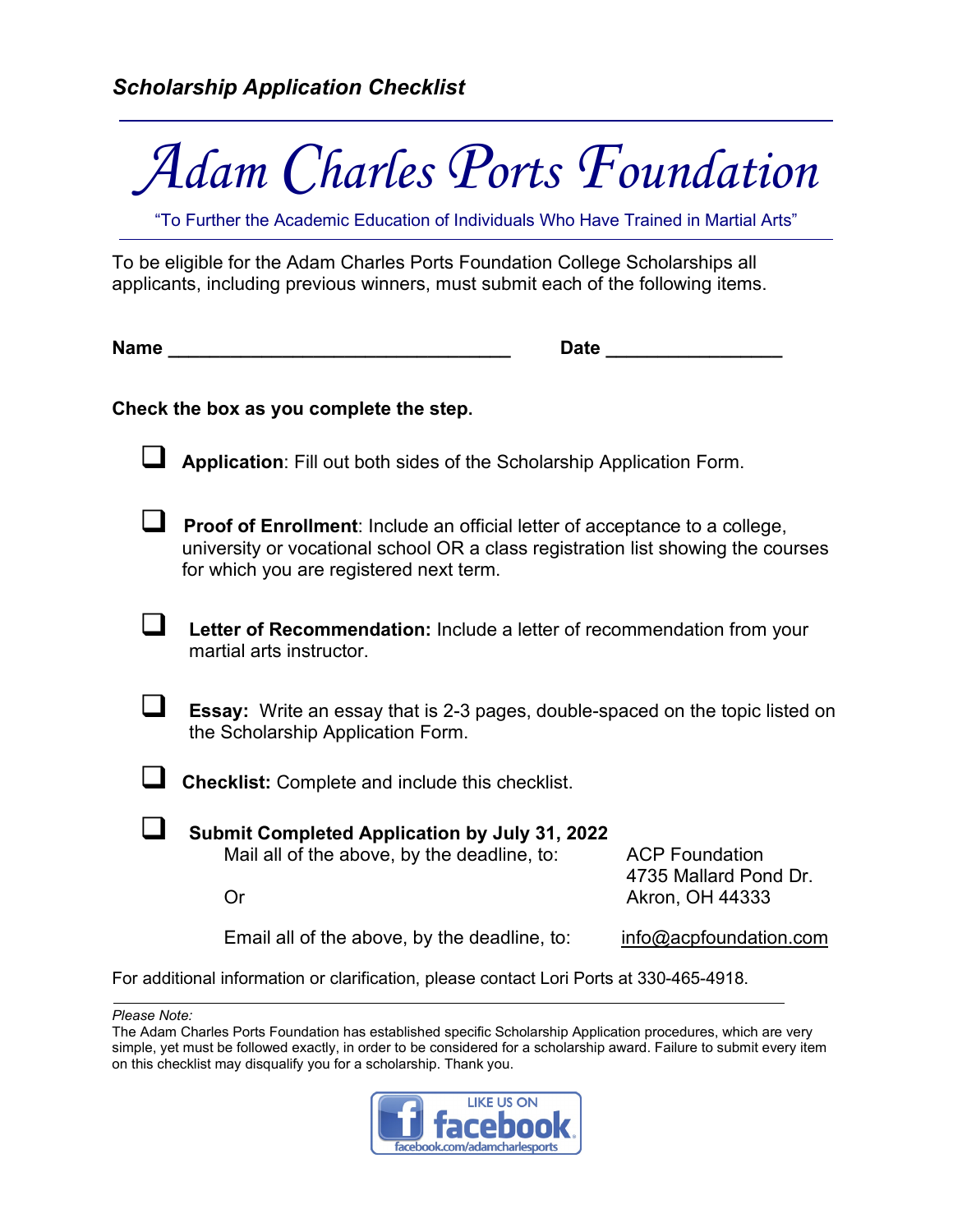# *Adam Charles Ports Foundation*

"To Further the Academic Education of Individuals Who Have Trained in Martial Arts"

The Adam Charles Ports Foundation offers significant (\$1,000+) College Scholarships to further the academic education of individuals who have trained in the Martial Arts.

## **Eligibility Requirements**

To be eligible for the ACP Foundation College Scholarship, you must:

- Have completed at least one year of training in any style of Martial Arts.
- $\triangleright$  Be a resident of the State of Ohio or an undergraduate with a permanent address in Ohio.
- Complete and submit all items listed on the Scholarship Application Checklist. o *Refer to the Scholarship Application Checklist for details on each item.*
	- 1. Scholarship Application Form
	- 2. Proof of Enrollment at College or University
	- 3. Letter of Recommendation from Martial Arts Instructor
	- 4. Essay
	- 5. Scholarship Application Checklist

6. Completed Application sent to: ACP Foundation Email 4735 Mallard Pond Dr. or info@acpfoundation.com Send by **July 31, 2022** Akron, OH 44333

# **Scholarship Awards**

Scholarships will be awarded in October 2022. Scholarship monies will be disbursed directly to the school of higher learning. Prior to disbursement, the ACP Foundation will need the recipient's social security number and student ID number**.** Scholarship fund distribution takes place during winter quarter or winter semester, in time for spring tuition.

# **Applicant Information**

\*\*\* *Please note:* Application deadline for 2022-2023 academic year is **July 31, 2022** 

## **Personal Information**

| Name                                                                             |  |
|----------------------------------------------------------------------------------|--|
|                                                                                  |  |
| City, State, Zip                                                                 |  |
|                                                                                  |  |
|                                                                                  |  |
|                                                                                  |  |
|                                                                                  |  |
| How did you hear about this scholarship opportunity? ___________________________ |  |